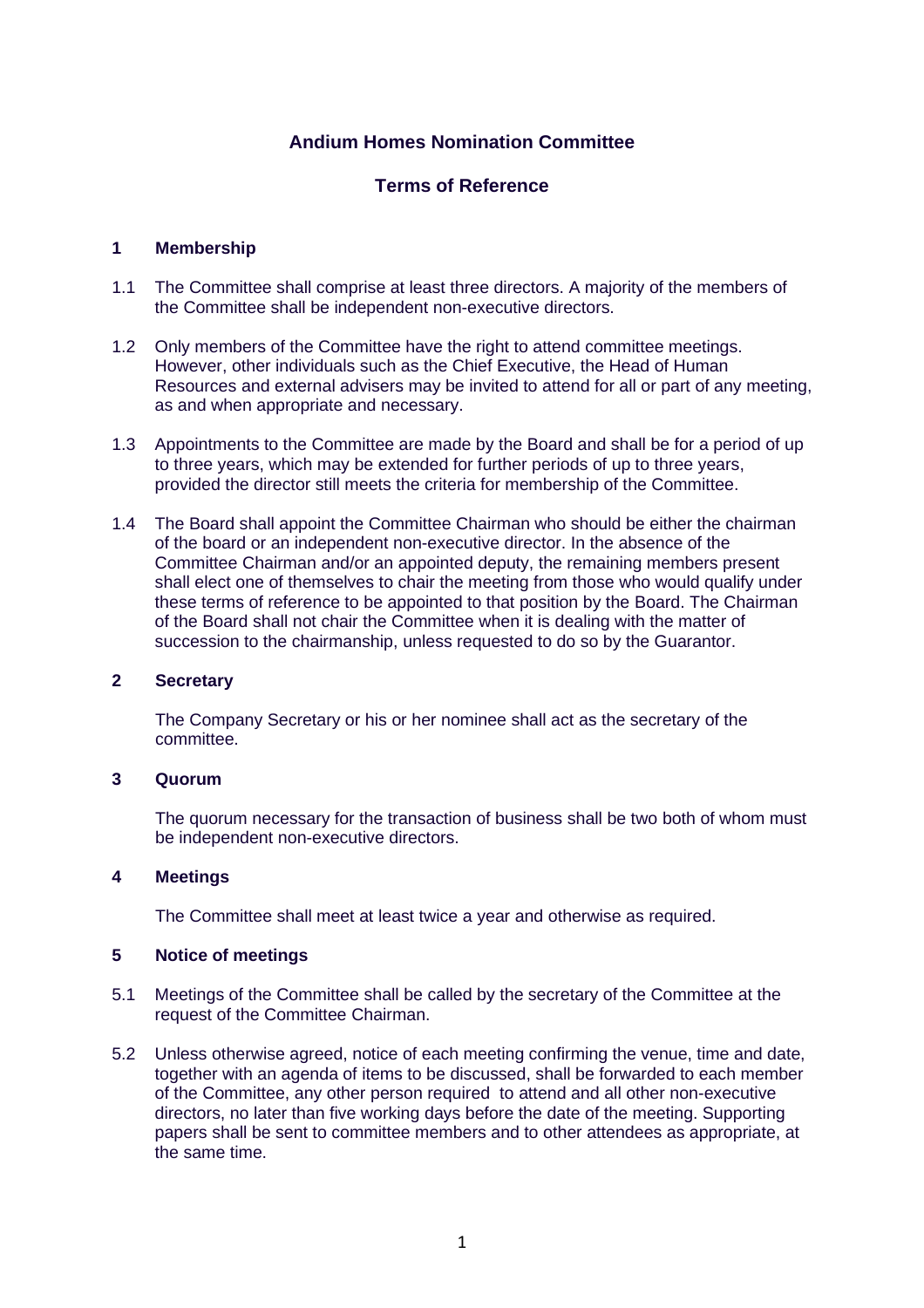### **6 Minutes of meetings**

- 6.1 The secretary shall minute the proceedings and resolutions of all committee meetings, including the names of those present and in attendance.
- 6.2 Draft minutes of committee meetings shall be circulated promptly to all members of the committee. Once approved, minutes should be circulated to all other members of the board unless in the opinion of the Committee Chairman it would be inappropriate to do so.

# **7 Duties**

The Committee shall:

- 7.1 Regularly review the structure, size and composition (including the skills, knowledge, experience and diversity) of the Board and make recommendations to the Board with regard to any changes.
- 7.2 Give full consideration to succession planning for directors and other senior executives in the course of its work, taking into account the challenges and opportunities facing the company, and the skills and expertise needed on the board in the future.
- 7.3 Keep under review the leadership needs of the organisation, both executive and nonexecutive, with a view to ensuring the continued ability of the organisation to compete effectively in the marketplace.
- 7.4 Keep up to date and fully informed about strategic issues and commercial changes affecting the company and the market in which it operates.
- 7.5 Be responsible for identifying and nominating for the approval of the Board, candidates to fill board vacancies as and when they arise.
- 7.6 Before any appointment is made by the Board, evaluate the balance of skills, knowledge, experience and diversity on the Board, and, in the light of this evaluation, prepare a description of the role and capabilities required for a particular appointment. In identifying suitable candidates the committee shall:
	- 7.6.1 use open advertising or the services of external advisers to facilitate the search.
	- 7.6.2 consider candidates from a wide range of backgrounds.
	- 7.6.3 consider candidates on merit and against objective criteria and with due regard for the benefits of diversity on the Board, including gender, taking care that appointees have enough time available to devote to the position.
- 7.7 For the appointment of a chairman, the Committee should prepare a job specification, including the time commitment expected. A proposed chairman's other significant commitments should be disclosed to the Board before appointment and any changes to the chairman's commitments should be reported to the Board as they arise.
- 7.8 Prior to the appointment of a director, the proposed appointee should be required to disclose any other business interests that may result in a conflict of interest and be required to report any future business interests that could result in a conflict of interest.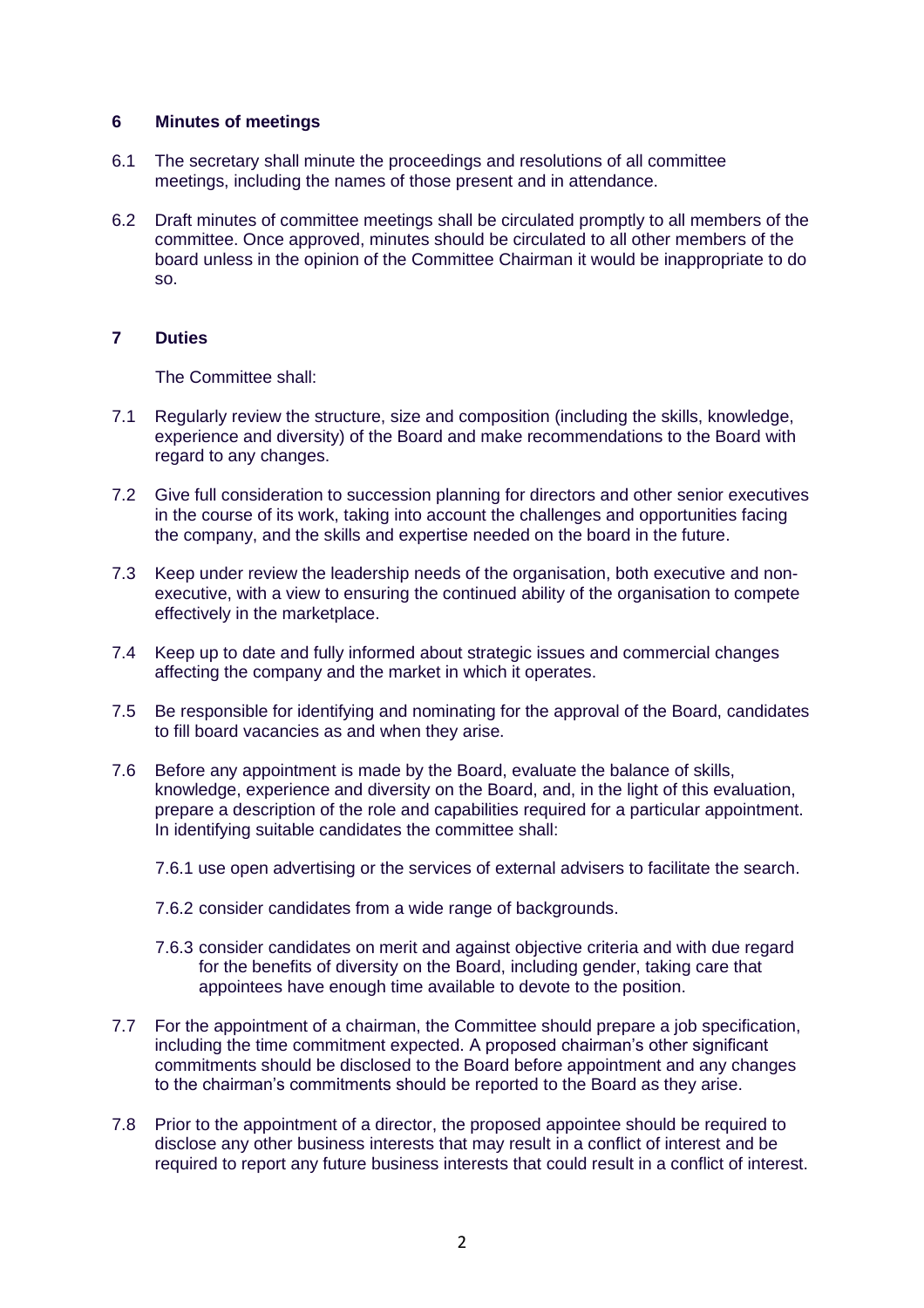- 7.9 Ensure that on appointment to the Board, non-executive directors receive a formal letter of appointment setting out clearly what is expected of them in terms of time commitment, committee service and involvement outside board meetings.
- 7.10 Review the results of the board performance evaluation process that relate to the composition of the Board.
- 7.11 Review annually the time required from non-executive directors. Performance evaluation should be used to assess whether the non- executive directors are spending enough time to fulfil their duties.
- 7.12 Work and liaise as necessary with all other board committees.

The Committee shall also make recommendations to the Board concerning:

- 7.13 Formulating plans for succession for both executive and non-executive directors and in particular for the key roles of chairman and chief executive.
- 7.14 Suitable candidates for the role of senior independent director.
- 7.15 Membership of the Risk & Audit and Remuneration Committees, and any other board committees as appropriate, in consultation with the chairman of those committees.
- 7.16 The re-appointment of any non-executive director at the conclusion of their specified term of office having given due regard to their performance and ability to continue to contribute to the board in the light of knowledge, skills and experience required.
- 7.17 Any matters relating to the continuation in office of any director at any time including the suspension or termination of service of an executive director as an employee of the company subject to the provisions of the law and their service contract.
- 7.18 The appointment of any director to executive or other office.

# **8 Reporting responsibilities**

- 8.1 The Committee Chairman shall report to the Board on its proceedings after each meeting on all matters within its duties and responsibilities.
- 8.2 The Committee shall make whatever recommendations to the Board it deems appropriate on any area within its remit where action or improvement is needed.
- 8.3 The Committee shall produce a report to be included in the Company's annual report about its activities, the process used to make appointments and explain if external advice or open advertising has not been used. Where an external search agency has been used, it shall be identified in the annual report and a statement made as to whether it has any connection with the Company.
- 8.4 The report referred to in 9.3 above should include a statement of the Board's policy on diversity, including gender, any measurable objectives that it has set for implementing the policy, and progress on achieving the objectives.

## **9 Other matters**